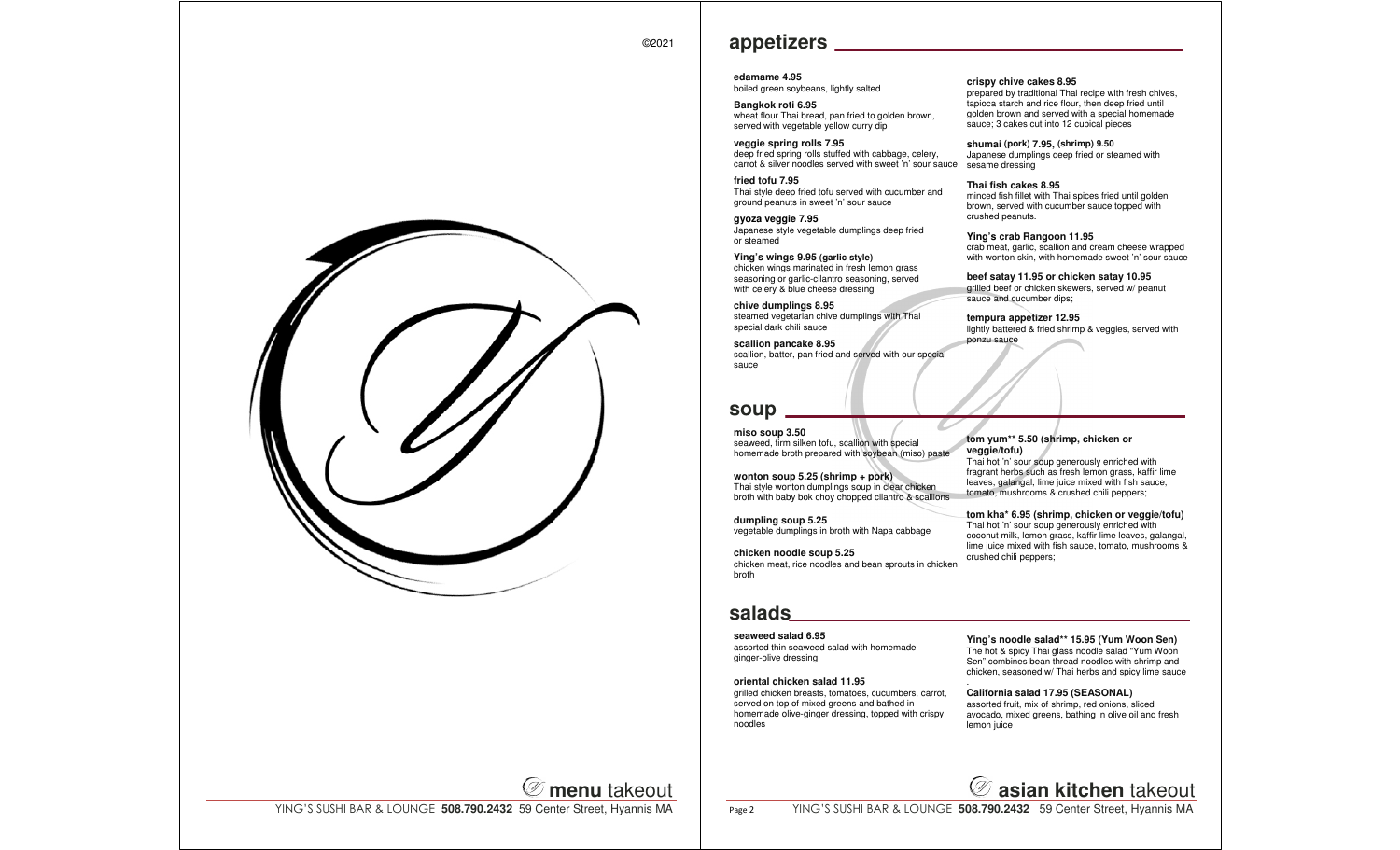### **lunch served 11.30am – 2.30pm**

#### **phad thai chicken 11.95**  stir-fried rice noodles with scrambled egg, chicken breast meat, tamarind juice, bean sprouts, garnished with crushed peanuts , cilantro and a piece of lime;

**phad see eaw 12.95**  pan fried flat noodles in a homemade sauce with chicken, egg & broccoli

#### **tofu mixed veggies 12.95**

stir-fried tofu with zucchini, carrot, mushroom, onion, celery, Bok Choy, Napa cabbage with oyster sauce and garlic;

#### **beef (+\$1) or chicken Kapaw 12.95**  sautéed with basil leaves, bamboo shoots, string beans, onion, red & green pepper, with jasmine rice

**sweet'n'sour chicken 12.95** pineapple, onion, cucumber, bell pepper, tomato stir fried with sweet 'n' sour sauce, served w/ jasmine rice

#### **Thai ginger chicken 12.95**

flavorful ginger chicken, white onion, scallion, celery, carrot, bamboo shoots, white mushroom, stir fried with special homemade sauce, served with a side of rice noodles

#### **garlic & pepper 13.50**  sautéed with garlic, ground pepper, onion, scallion, celery and carrot, served with jasmine rice

**cashew nuts chicken 13.95**  sautéed with cashew nuts, carrots, mushroom, green onion and water chestnuts, served with jasmine rice

## **noodles**

#### **phad thai (chicken)13.95 beef 15.50 (shrimp)16.95**

stir-fried rice noodles with scrambled egg, chicken breast meat or fresh shrimp, tamarind juice, bean sprouts, garnished with crushed peanut, cilantro and a piece of lime: Thailand's national dish!!!

### **phad see eaw 13.95**

pan fried flat noodles in a homemade sauce with chicken, egg, broccoli, Chinese broccoli and bean sprouts

#### **chicken noodles 14.95**

pan-fried flat noodles with chicken, bean sprouts, scallion, garlic, onion, scrambled egg and ground peanuts on the side, served on top of lettuce

## **big bowl aromatic goodness**

#### **Bangkok noodles (chicken) 11.95 / beef 13.50 duck 14.50 / (seafood) 15.50**

rice noodles with bean sprouts, cilantro, scallion and garlic oil with your choice of meat cooked to perfection in flavored broth;

## **chicken fried rice 12.95**

stir fried flavorful jasmine rice with chicken and a scrambled egg, Spanish onion, scallion, pea, carrot, garnished with tomato, cucumber and a lime wedge

**teriyaki lunch (chicken) 11.95 (salmon) 12.95**  grilled chicken tender or grilled salmon, served with

homemade teriyaki sauce, steamed broccoli and a side of white Japanese rice

#### **Thai barbecue chicken 10.95**

boneless chicken thighs marinated in special homemade barbeque seasoning, grilled to perfection and served over steamed white rice with and sweet'n'sour dipping sauce

#### **crispy pork 10.95**

deep fried marinated pork shoulder cuts, served over steamed rice with fresh cucumber and sweet'n'sour dipping sauce

#### **moo yang (Thai barbeque pork) 10.95**

barbeque pork, served over steamed rice with homemade hot'n'sour dipping sauce

#### **gyudon (Japanese beef bowl) 12.95**

thinly sliced beef simmered with tender onions in savory-sweet sauce, served with steamed white rice, pickled daikon and steamed broccoli

#### **kao man gai (Thai chicken rice) 13.95**  steamed chicken breasts served over ginger and garlic infused steamed rice, served with fresh cucumber slices, side of garlic-ginger-chili sauce and clear ginger soup

#### **phad kee mao\* 15.95 "drunken noodle"**

stir-fried flat noodles with flavorful Thai basil, Thai chili, garlic, white onion, red bell pepper, bean sprouts, ground chicken or beef, served over fresh of lettuce

#### **yaki soba**

**Ying's ramen 16.95** 

**(chicken) 17.95 / beef 18.95 / (seafood) 19.95**  wheat flour noodles stir-fried in Japanese sesame oil with baby bok choy, Napa cabbage, zucchini, Spanish onion, red bell pepper, carrots, celery

## **rice**

#### **fried rice (pork, chicken) 14.95 beef 15.50 shrimp 16.95 (combo) 18.95**  tomato, onion, scallion, pea, carrot, egg, served with cucumber & a lime wedge

**vegetarian fried rice 16.50**  stir fried flavorful jasmine rice with scrambled egg, Thai chili paste, Thai pumpkin and assorted veggies, topped with cashew nuts

#### **steamed rice (side)**

**steamed sticky rice (side order) 3.50** 

#### **jasmine white rice (side order) 3.50**

**brown rice (side order) 3.75** 

**sushi rice (side order) 4.75** 

#### **curry**

#### **MEAT:**

**chicken 15.95 vegetable or tofu 15.95 salmon 18.95 shrimp, scallop 17.95 beef 17.95 combination seafood 19.95 half of duck 24.95** 

#### **yellow curry**

rich coconut milk with yellow curry paste, cooked with your choice of meat and potato

#### **Panang\***

your choice of meat, peas and carrots, broccoli, lime leaves, coconut milk, Thai basil and red bell pepper Panang curry paste

### **pineapple curry\***

prepared with red curry paste, Thai basil, pineapple, bell peppers in rich coconut milk

# **Ying's wok stir-fried**

#### **MEAT:**

**chicken 15.95 vegetable or tofu 15.95 salmon 18.95 shrimp, scallop 17.95 beef 17.95 combination seafood 19.95 half of duck 24.95** 

#### **Thai basil (Kapaw)\*\***

sautéed with Thai basil leaves, onion, red bell pepper, string beans, full of flavor and spice;

#### **garlic and pepper\***

sautéed with garlic, ground pepper, fresh mushrooms, onions, scallion, celery and carrot

#### **cashew nuts\*\***

sautéed w/ homemade cashew sauce, carrots, mushroom, green onion, water chestnuts, celery, topped with freshly roasted cashew nuts

#### **spicy fried rice (pork, chicken) 15.95**

**beef 16.95 shrimp 17.95**  Thai basil, onion, peppers, garlic, chili, served with cucumber & a lime wedge, topped with an over easy egg

**pineapple fried rice 19.95**  shrimp, pineapple, onion, scallion, raisin and curry powder, topped with cashew nuts, served with grilled pineapple on the side



#### **NOODLES or RICE: Egg Noodles, Rice Noodles, Japanese**

**Noodles, Udon Noodles, Buckwheat Noodles, Jasmine Rice or Brown Rice** 

**ruby curry\***  your choice of meat with red curry paste in rich coconut milk, Thai basil, bamboo shoots, red bell peppers;

#### **gang keaw wan\*\* (green curry)**

your choice of meat bathing in spicy Thai green curry paste with rich coconut milk, Thai basil, blended spinach, lemon leaves, bell pepper, string beans, bamboo shoots and zucchini

#### **NOODLES or RICE:**

**Egg Noodles, Rice Noodles, Japanese Noodles, Udon Noodles, Buckwheat Noodles, Jasmine Rice or Brown Rice** 

### **phad king**

sautéed with fresh ginger, Spanish onion, scallion, fresh mushroom, carrots, celery, zucchini

#### **mixed veggies**

stir-fried zucchini, carrot, mushroom, onion, celery, Bok Choy, Napa cabbage, bean sprouts with oyster sauce and garlic;

#### **sweet'n'sour**

stir-fried with pineapple, onion, cucumber, bell pepper, tomatoes, scallion in sweet'n'sour sauce;





# **asian kitchen** takeout

prepared in flavorful homemade pork stew based broth with tender pork cuts, served over ramen noodles with marinated hardboiled egg and marinated fried tofu, topped with bean sprouts and baby Bok choy;

Page 3 YING'S SUSHI BAR & LOUNGE **508.790.2432** 59 Center Street, Hyannis MA

## Page 4 YING'S SUSHI BAR & LOUNGE **508.790.2432** 59 Center Street, Hyannis MA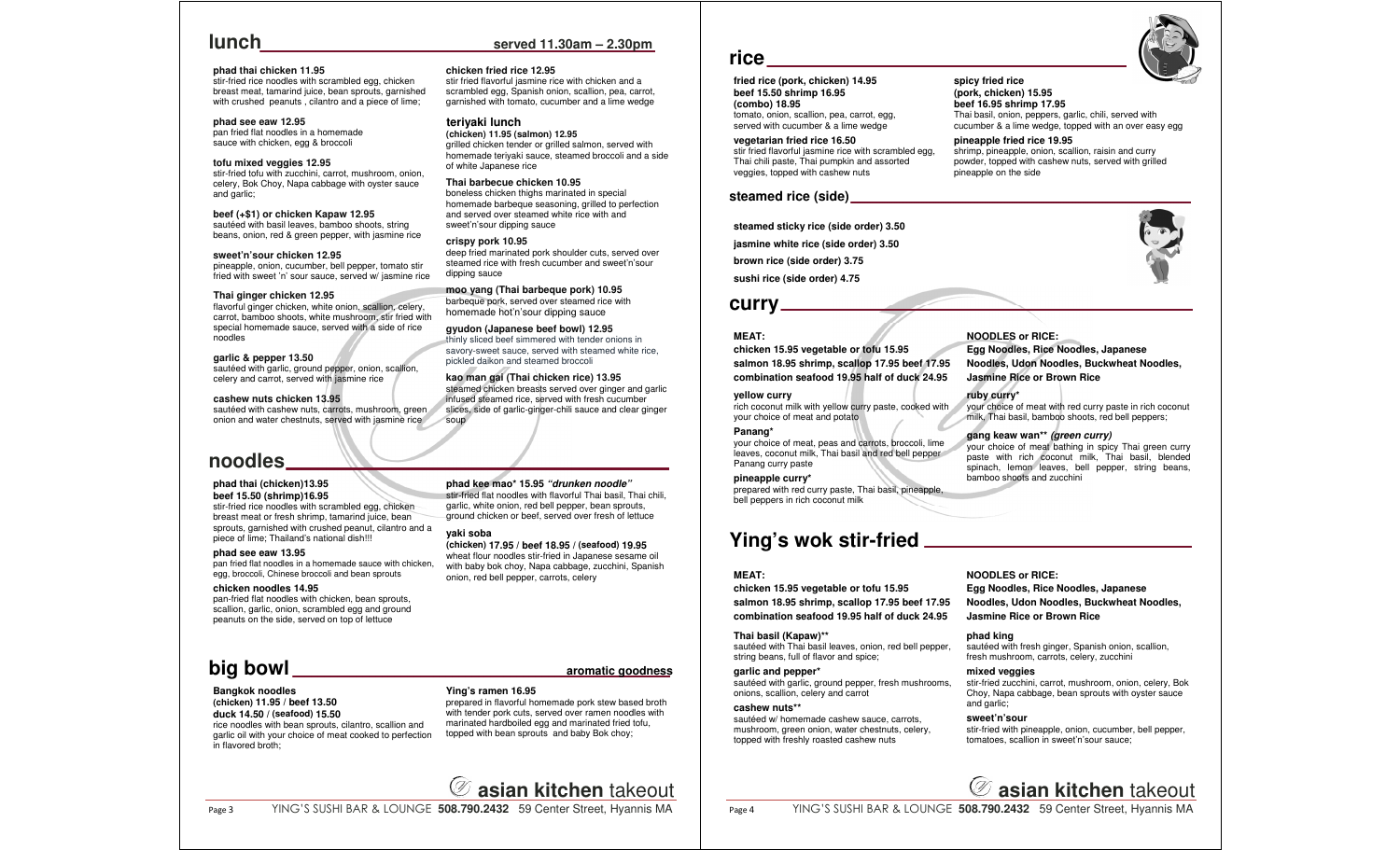# **Seoul's special**

**bibimbap 18.95** exotic vegetables, marinated beef and egg on a bed of rice with spicy Korean chili paste

**tofu bibimbap 17.95** exotic vegetables, tofu and egg on a bed of rice with Korean chili paste

**tuna bibimbap 21.95** exotic vegetables, thin sliced tuna sashimi (5pcs) and egg on a bed of rice with spicy Korean chili paste



# **Korean wok stir-fried**

**Each dish is prepared with a special selection of vegetables: bok choy, zucchini, red bell pepper, Spanish onions, Napa cabbage, Chinese broccoli and carrots** 

**MEAT: chicken 17.95 vegetable or tofu 17.95 shrimp, scallop 19.95 beef 19.95 combination seafood 20.95 half of duck 25.95**

**SAUCE:** Oyster, Cashew\*,Spicy Basil\*, Garlic, Teriyaki , Ginger scallion, Spicy Korean\*, Szechwan\*

#### **NOODLES or RICE:**

Buckwheat Noodles, Japanese Noodles, Egg Noodles, Rice Noodles, Udon Noodles, Japanese Rice or Brown Rice

# **sauce sides**

**peanut sauce (1oz) \$1.00 chili-garlic sauce \$1.00 honey – mustard (1oz) \$1.50 teriyaki sauce \$2.00 sweet'n'sour sauce \$1.00** 

# **asian kitchen** takeout

Page 5 YING'S SUSHI BAR & LOUNGE **508.790.2432** 59 Center Street, Hyannis MA

| nigiri "nigiri" = hand shaped sushi / fish over rice                                                                                                      |                                           | <b>1 pc per order</b> (one piece)                                                                        |
|-----------------------------------------------------------------------------------------------------------------------------------------------------------|-------------------------------------------|----------------------------------------------------------------------------------------------------------|
| tamago (omelet) 2.30                                                                                                                                      | saba (mackerel) 2.65                      | smoked salmon 3.05                                                                                       |
| asparagus 2.30                                                                                                                                            | maguro (tuna) 2.80                        | <b>unagi</b> (smoked eel) 3.10                                                                           |
| avocado 2.30                                                                                                                                              | shiro maguro (white tuna) 2.80            | tobiko (flying fish roe) 3.10                                                                            |
| wakami (seaweed salad) 2.30                                                                                                                               | sake (salmon) 2.80                        | red tobiko 3.20                                                                                          |
| oshinko (pickled turnip) 2.30                                                                                                                             | hotategai (scallop) 3.10                  | green tobiko 3.20                                                                                        |
| inari (sweet tofu) 2.60                                                                                                                                   | <b>izumi</b> (tilapia) 2.85               | <b>black tobiko</b> 3.35                                                                                 |
| shitake (black mushroom) 2.75                                                                                                                             | tako (octopus) 2.95                       | <b>ikura</b> (salmon roe) 3.30                                                                           |
| kanikama (crabstick) 2.55                                                                                                                                 | takky (baby octopus) 3.35                 | uni (sea urchin) market price                                                                            |
| ebi (cooked shrimp) 2.55                                                                                                                                  | hamachi (yellowtail) 3.35                 |                                                                                                          |
| <b>Sashimi</b> <i><u>"sashimi"</u></i> = no rice / sliced fish                                                                                            |                                           | 1 pc per order (one piece)                                                                               |
| tamago (omelet) 2.30                                                                                                                                      | maguro (tuna) 3.65                        | smoked salmon 3.65                                                                                       |
| avocado 2.30                                                                                                                                              | shiro maguro (white tuna) 3.35            | <b>unagi</b> (smoked eel) 3.35                                                                           |
| <b>oshinko</b> (pickled turnip) 2.30                                                                                                                      | sake (salmon) 3.35                        | tobiko (flying fish roe) 3.65                                                                            |
| inari (sweet tofu) 2.85                                                                                                                                   | hotategai (scallop) 3.60                  | red tobiko 3.65                                                                                          |
| shitake (black mushroom) 2.30                                                                                                                             | izumi (tilapia) 3.30                      | green tobiko 3.65                                                                                        |
| kanikama (crabstick) 5.05 (2pc)                                                                                                                           | tako (octopus) 3.35                       | black tobiko 3.85                                                                                        |
| ebi (cooked shrimp) 5.05 (2pc)                                                                                                                            | takky (baby octopus) 3.90                 | ikura (salmon roe) 3.90                                                                                  |
| saba (mackerel) 3.20                                                                                                                                      | hamachi (yellowtail) 3.90                 | uni (sea urchin) market price                                                                            |
|                                                                                                                                                           |                                           |                                                                                                          |
| <b>hand roll</b> "temaki" = hand roll = cone-shaped single roll                                                                                           |                                           | 1 pc per order (one piece)                                                                               |
| H <sub>1</sub> . salmon skin hand roll 5.45<br>deep fried salmon skin / cucumber / burdock root / eel sauce<br>H <sub>2</sub> . spicy tuna hand roll 5.45 | burdock root / eel sauce                  | H5. shrimp tempura hand roll (2 hand rolls) 10.65<br>tempura shrimp / cucumber / avocado / Jap. squash / |
| chopped tuna mixed with spicy mayo sauce /<br>cucumber / avocado / spicy mayo sauce                                                                       | H6. spicy scallop hand roll 6.55          | diced raw scallop and tobiko mixed with spicy mayo sauce                                                 |
| H3. negi hamachi hand roll 5.45<br>thin sliced yellowtail / scallion / spicy mayo sauce                                                                   | H7. ikura hand roll 5.45<br>salmon caviar |                                                                                                          |
| H4. dancing eel hand roll 5.45<br>smoked eel / cucumber / burdock root / eel sauce                                                                        | H8. spicy salmon hand roll 5.45           | thin sliced salmon / cucumber / avocado / spicy mayo sauce                                               |
| <b>hoso maki</b> "hoso maki" = thin roll                                                                                                                  |                                           | cut into 8 pcs (eight pieces)                                                                            |
| tamago maki (Jap. omelet) 5.05                                                                                                                            | oshinko maki (pickled turnip) 5.25        | sake maki (salmon) 6.35                                                                                  |
| avocado maki 5.30                                                                                                                                         | wakami maki 5.75 (seaweed)                | <b>tekka maki</b> (tuna) 6.60                                                                            |
| asparagus maki 5.55                                                                                                                                       | kanikama maki (crabstick) 5.60            | hamachi maki (yellowtail) 6.65                                                                           |
| kappa maki (cucumber) 4.80                                                                                                                                | ebi maki (cooked shrimp) 6.10             | unagi maki (eel) 6.90                                                                                    |
| kampyo maki (Jap. squash) 5.05                                                                                                                            | izumi maki (tilapia) 5.85                 |                                                                                                          |
| inside-out rolls $f = r$ ice on the outside)                                                                                                              |                                           | cut into 8 pcs (eight pieces)                                                                            |
| white tuna / cucumber 7.00                                                                                                                                | smoked salmon / cucumber 7.50             | salmon / cucumber 6.90                                                                                   |
| tuna / cucumber 7.00                                                                                                                                      | salmon skin / cucumber 6.90               | salmon / avocado 7.00                                                                                    |
| tuna / scallion 6.90                                                                                                                                      | yellowtail / scallion 7.00                | eel / avocado 7.20                                                                                       |
| tuna / avocado 7.20                                                                                                                                       | yellowtail / cucumber 7.00                | eel / cucumber 6.90                                                                                      |
| squid / cucumber 7.50                                                                                                                                     | veggie maki (mixed veggies) 6.90          | eel / cucumber / avocado 7.65                                                                            |
| shrimp / cucumber 6.90                                                                                                                                    |                                           | eel / asparagus 8.00                                                                                     |
|                                                                                                                                                           |                                           | $^{\circ}$ sushi bar takeout                                                                             |
|                                                                                                                                                           |                                           |                                                                                                          |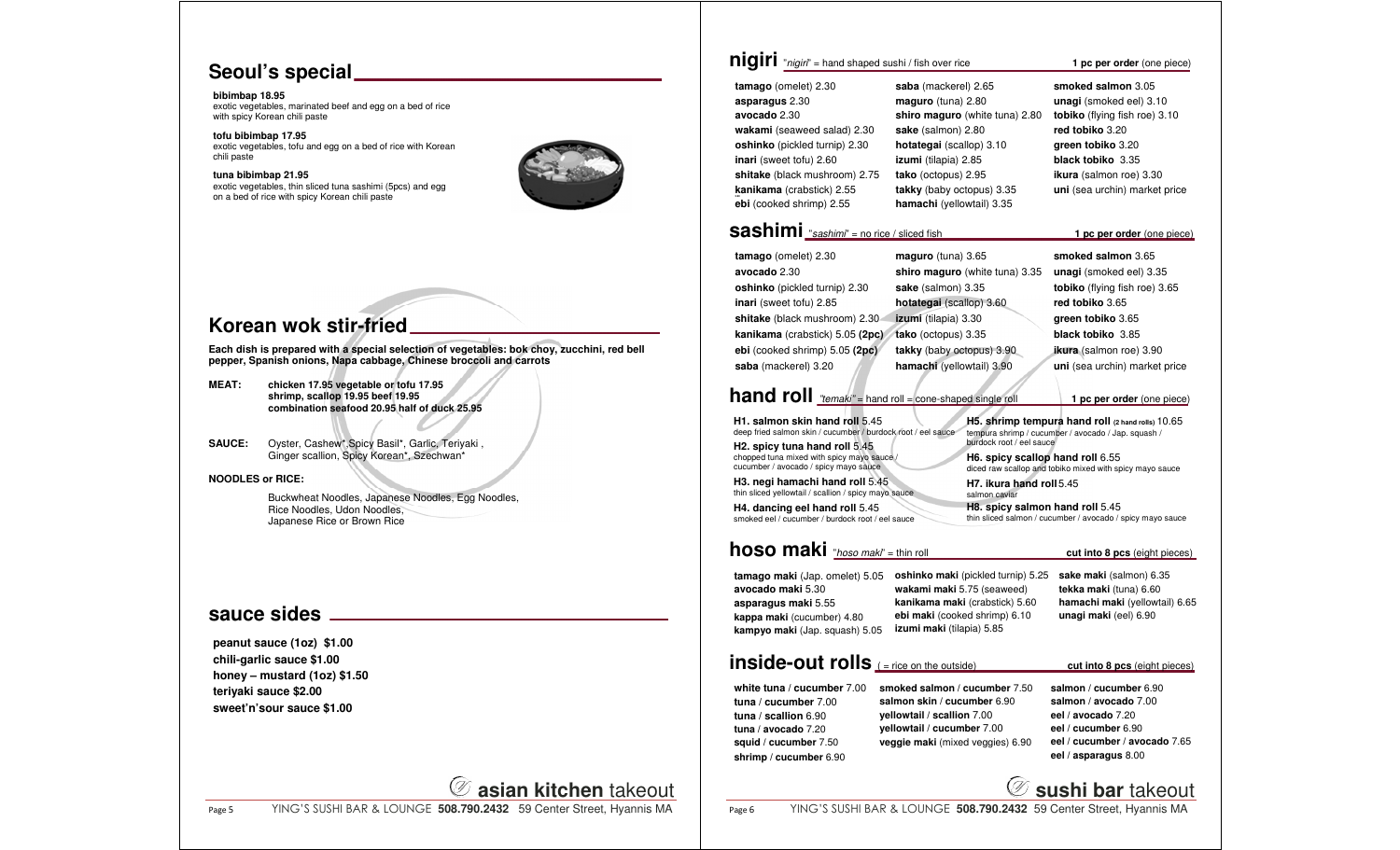# **special rolls** (chef's special combination of ingredients) cut into 8 pcs (eight pieces)

tobiko)

**S10. 'Only Better' roll \$14.10** 

**S11. Miami sunset roll \$11.10** 

**S13. girls on the beach \$11.90** 

with scallion and masago side by side) **S14. Cape Cod blue \$11.10** 

(crabstick / masago /mayonnaise /scallion)

(tuna / lettuce / avocado / asparagus topped with

(tempura shrimp / cuc inside topped with thin sliced avo & grilled dynamite mix: crab/sp. mayo sauce /

**S15. crab mix roll \$8.75** 

**S17. volcano sunset \$16.70** 

**S16. slim lady \$9.00** 

w/ masago & sp.sauce) **S12. dancing eel roll \$14.30** 

tobiko on top)

sesame seeds)

masago)

(salmon/white tuna/avocado/ topped with orange

(white fish tempura/asparagus/lettuce/avocado topped

(crab/avocado/cucumber topped with thin sliced eel)

(asparagus / half salmon & half yellowtail inside topped

(red snapper/cream cheese/scallion/avocado / green

**S1. california roll \$6.90**  (crabstick/avocado/cucumber/masago) **S2-A. J.B. fresh \$7.90** 

(salmon/cream cheese/scallion) **S2-A. J.B. tempura \$11.65** 

(salmon/cream cheese/scallion)

**S3. philadelphia roll \$7.90**  (salmon/avocado/cream cheese)

**S4. New York roll \$8.40**  (tuna/cucumber/cream cheese)

**S5. spicy tuna roll \$8.40**  (tuna/avocado/cucumber/sp. mayo)

**S6. Boston roll \$8.65**  (salmon/shrimp/avocado/cucumber/sp. mayo)

**S7. east coast roll \$8.40**  (eel/cucumber/scallion/sp. mayo sauce)

**S8. kimono salmon roll \$8.95**  (sm. salmon/oshinko/cream cheese/burdock root)

**S9. four seasons' roll \$16.35**  (tuna / salmon / white tuna / white fish topped with four colors tobiko)

# **premium rolls** (chef's specials with added value) **cut into 10 - 12 pcs** (ten to twelve pieces)

Page 7 YING'S SUSHI BAR & LOUNGE **508.790.2432** 59 Center Street, Hyannis MA

**PR1. deep impact roll \$16.70**  (tempura shrimp/avocado/cucumber/spicy tuna on top)

**PR2. dynamite roll \$16.25**  (salmon/yellowtail/avocado topped with sp. sauce, green & orange tobiko)

**PR3. crazy roll \$16.95**  (red snapper/white tuna/asparagus topped with orange masago)

**PR4. rainbow roll \$16.70**  (imitation crab meat/cucumber/avocado topped with tuna/salmon/white fish/avocado)

**PR5. honeymoon chicken roll \$11.60**  (chicken tempura/ cream cheese topped with honey mayo)

**PR6. Texas tempura roll \$16.70**  (eel/crabstick/Jap. squash/ crunch flakes rolled, then deep fried & topped with tamarind sauce )

**PR7. spider roll \$17.35**  (deep fried soft shell crab/cucumber/avocado/burdock root/ Japanese squash / lettuce topped with eel sauce and sesame seeds)

**PR12. fire crunchy \$16.70**  (salmon/ tuna/avocado/ cucumber lightly fried tempura style, then topped with spicy & eel sauce)

**PR13. seven days' art\*\* \$16.70**  (sp. tuna kimchee / scallion / tobiko topped with 4pcs red snapper tempura, eel sauce & sesame seeds)

**PR14. red dragon roll \$16.70**  (scallop tempura/avocado inside topped w/ red tuna & red tobiko)

**PR15. veggie tempura roll \$12.95**  (tempura fried zucchini / broccoli / sweet pot. / taro / teriyaki sauce)

**PR16. scorpion roll \$16.70**  (eel/tobiko/cucumber/avo/topped with cooked shrimp & eel sauce)

**PR17. tuna jalapeño roll \$16.70**  (crabstick tempura/avocado/cucumber topped with red tuna/cilantro/jalapeño spicy sauce)

**PR18. ocean bomb roll \$19.95**  (tuna / salmon / octopus salmon roe/ red snapper / squid / oshinko / seaweed salad / cilantro / jalapeño inside topped with green tobiko / sp. mayo and sriracha sauce)

**sushi bar** takeout

**PR8. shrimp tempura roll \$15.25**  (shrimp tempura/ cucumber/avocado/burdock root Jap. Squash topped with masago & eel sauce)

**PR9. crunchy roll \$14.60**  (salmon/crab/cream cheese lightly fried tempura style and then topped with sp. sauce)

**PR10. alligator roll \$16.95**  (shrimp tempura/avocado tobiko/ topped with giant eel)

**PR11. caterpillar roll \$15.65**  (eel/cucumber/tobiko topped with thin sliced avocado & eel sauce)

! **Consuming raw or undercooked meats, poultry, seafood, shellfish, or eggs may increase your risk of** 

**C01. sushi target 12pcs \$15.25**  (2 pcs tuna nigiri, 2 pcs salmon nigiri, 8 pcs J.B. Roll: salmon/cream cheese/scallion)

**C02. sushi starter 12pcs \$15.25**  (2 pcs tuna nigiri, 2 pcs salmon nigiri, 8pcs California Roll (w/ masago))

**C03. fancy lover's combo 12pcs \$17.75**  (tuna nigiri (1), white tuna nigiri(1), salmon(1), red with 4 types of fish & avocado)

**C04. eel lover's combo 12pcs \$18.75**  topped with eel)

**C05. Ying's on the beach 12pcs \$17.50**  (tuna nigiri (4), Sunrise Sunset Roll: white tuna/red snapper/cucumber / red - gold tobiko on top)

**P1. sashimi ocean \$55.00**  sashimi: 4 pcs each: yellowtail /red snapper/ white tuna/salmon/ red tuna/scallop

**P2. sushi sky \$36.00**  Nigiri: 4 pcs salmon /4pcs yellowtail Rolls: 8 pcs masago California Roll, 8 pcs Rainbow Roll

# **medium platters 36 pcs** (thirty-six pieces)

**P5. maki delight platter \$37.00**  8 pcs Sp. Tuna Roll,8 pcs California Roll,8 pcs Philadelphia Roll, 6 pcs Yellowtail / Scallion, 6 pcs Salmon Roll

**P6. Hyannis port platter \$37.00** 10pcs Spider Roll/10 pcs Rainbow Roll/ 8pcs J.B. Roll/ 8pcs California Roll

! **All combos, platters and boats are subject to no substitutions!**

(shrimp tempura/avocado inside topped with salmon/yellowtail/eel and spicy wasabi sauce) **PR20. Nantucket roll \$16.70** 

**PR19. Johnnie B roll \$16.70** 

(scallop tempura/avocado/asparagus topped with salmon and eel sauce)

**PR21. kimchee fighter\*\* \$16.70**  (spicy tuna kimchee/avo/cucumber inside, fried tempura style & topped with sp. sriracha sauce)

**PR22. birthday party \$16.70**  (shrimp tempura/cream cheese/asparagus topped with masago caviar / thin sliced avocado and eel sauce)

**foodborne illness**.

## **combos** (combination nigiri and maki) **12 - 14 pcs** (twelve to fourteen pieces)

(1), shitake nigiri (1) 8 pcs Veggie Roll: spinach /

snapper(1) 8 pcs Rainbow roll: California roll topped

(4 pcs eel nigiri / 8 pcs Dancing Eel Roll: California roll

Nigiri: 2 pcs red tuna /2pcs white tuna Rolls:10 pcs

**P4. nigiri for two \$39.00**  4 pcs salmon / 4pcs red tuna / 4pcs white tuna

#### **P7. seafood deluxe platter \$58.00**

Nigiri: 4pcs tuna/ 4pcs salmon/4pcs yellowtail/ 4pcs red snapper Rolls: 10pcs J.B. Tempura Roll/10 pcs Rainbow Roll

**P8. hungry vegetarian platter \$36.00** 6 pcs oshinko roll (pickled turnip)/6 pcs spinach roll/6 pcs kampyo roll (Jap. squash) / 10 pcs Veggie Tempura Roll / 8 pcs Veggie Roll



Page 8 YING'S SUSHI BAR & LOUNGE **508.790.2432** 59 Center Street, Hyannis MA

**C06. veggie combo 12pcs \$13.25**  (asparagus nigiri (1), spinach nigiri(1), avocado nigiri

asparagus / avocado / cucumber) **C07. kids' favorite combo 12pcs \$15.50**  (tamago nigiri (2), imitation crab (2), 10 pcs Honeymoon Chicken Roll: chicken tempura roll/cream cheese topped with honey mayo sauce)

**C08. Mexican on the rocks 12pcs \$18.25**  (salmon nigiri (4), 8 pcs Mexican Roll: shrimp tempura / cucumber / lettuce topped with avocado)

**C09. San Diego's combo 14pcs \$18.25**  (tuna nigiri (2), salmon nigiri (2), 10 pcs San Diego's Roll: shrimp tempura / avocado topped with white tuna, thin sliced jalapeños & cilantro sauce)

**small platters 24 pcs** (twenty-four pieces) **P3. tempura platter \$37.00** 

Shrimp Tempura Roll, 10 pcs J.B. Tempura Roll

4pcs shrimp / 4pcs eel / 4pcs yellowtail